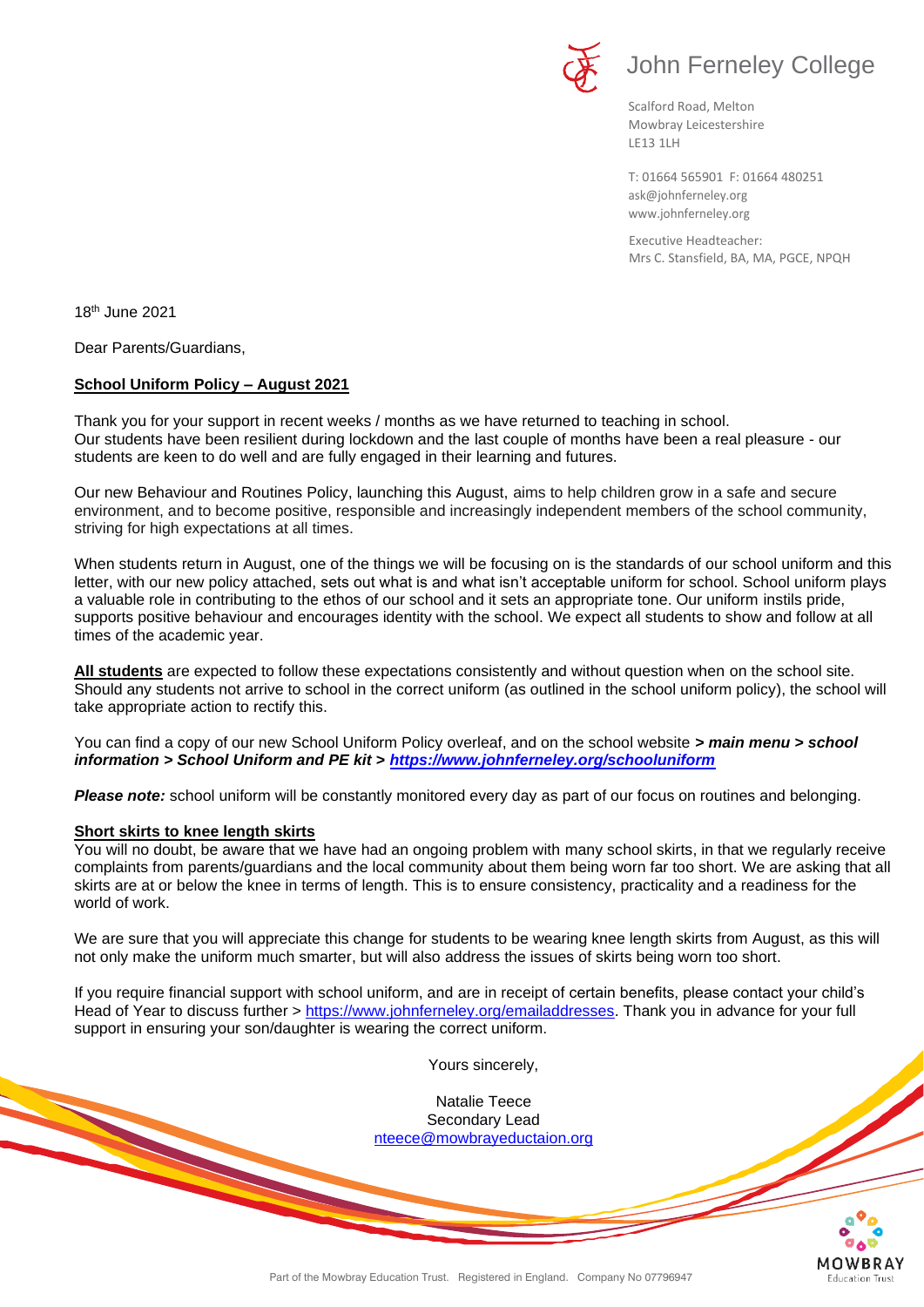# **School Uniform Policy – John Ferneley College**

School uniform plays a valuable role in contributing to the ethos of a school and setting an appropriate tone. A uniform supports positive behaviour and discipline; ensures students of all races and backgrounds feel welcome; protects children from social pressures to dress in a particular way; nurtures cohesion and promotes good relations between different groups of students.

John Ferneley School uniform:

- Promotes a sense of pride in the school
- Establishes a sense of community and belonging towards the school
- Is practical and smart
- Promotes equality
- Is regarded as suitable wear for school and good value for money by our parents/guardians
- Is designed with health and safety in mind

We believe that wearing the school uniform smartly helps to prepare our young people to be successful as adults: teaching them that dressing smartly can affect people's impressions of us, can create a sense of belonging and increase our self-esteem.

We are also aware that many high street retailers currently make it difficult for parents/guardians to buy the correct uniform for their children, by having a confusing array of choices on offer, particularly related to shoes and skirts for girls. Therefore, we have set out what we will NOT accept clearly, in the table below. Please read it very carefully.

Students who do not wear the correct uniform will NOT be allowed to access lessons until they are dressed correctly. **Please note the Senior Leadership Team, along with Tutors, run weekly uniform checks to ensure students are wearing the correct uniform, as per our Uniform Policy overleaf.**

For those parents/guardians suffering financial hardship, the child's Head of Year should be contacted in the first instance.

#### **School Uniform providers**

Please see our **three** approved uniform providers below. All compulsory items should be purchased through these suppliers:

- **[Marks and](https://www.mandsyourschooluniform.com/m-s-uniform/uniform-by-school/leicestershire-warwickshire/john-ferneley-college/5637147647.c) Spenc[er](https://www.mandsyourschooluniform.com/m-s-uniform/uniform-by-school/leicestershire-warwickshire/john-ferneley-college/5637147647.c)**
- [Kidzone](https://www.facebook.com/pages/Kidzone-melton/420230858025104)
- [Your School Uniform](http://yourschooluniform.com/)

If you have any questions regarding the school uniform, please email **[uniform@johnferneley.org](mailto:uniform@johnferneley.org)** or contact Main Reception during school hours on **01664 565901.**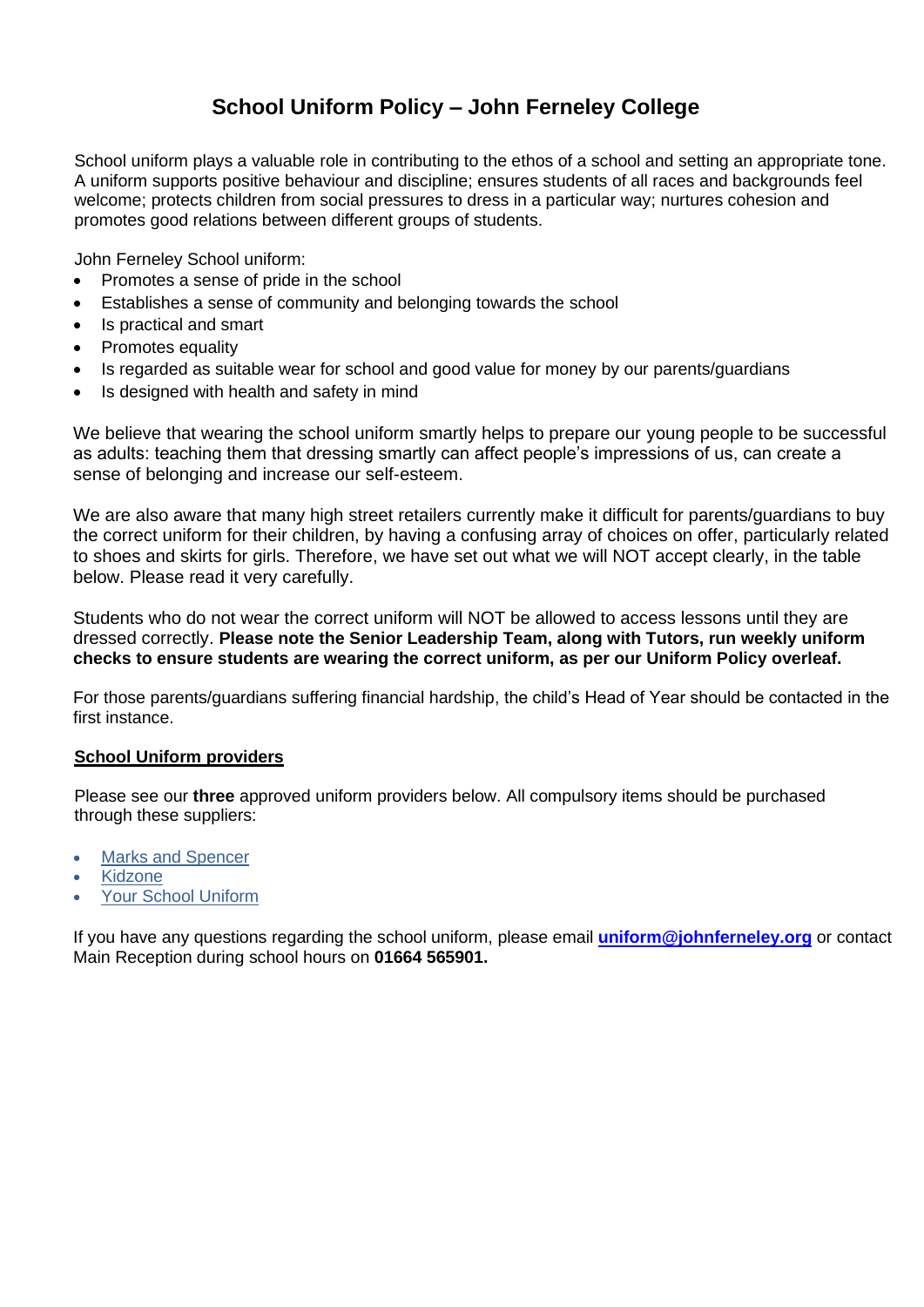## **SCHOOL UNIFORM – COMPULSORY ITEMS**

|                                                                                                                                                                                                                                                                                                                                                                                                                                                                                                                                                                                                                                                                                                                                                                              | <b>Acceptable</b>                                                                      | Not acceptable                                                                                                                                                                        |  |  |
|------------------------------------------------------------------------------------------------------------------------------------------------------------------------------------------------------------------------------------------------------------------------------------------------------------------------------------------------------------------------------------------------------------------------------------------------------------------------------------------------------------------------------------------------------------------------------------------------------------------------------------------------------------------------------------------------------------------------------------------------------------------------------|----------------------------------------------------------------------------------------|---------------------------------------------------------------------------------------------------------------------------------------------------------------------------------------|--|--|
| <b>Blazer</b>                                                                                                                                                                                                                                                                                                                                                                                                                                                                                                                                                                                                                                                                                                                                                                | Black blazer with the embroidered<br>John Ferneley school badge on<br>the pocket       | Hoodies, jumper or coat instead of blazer; any different<br>colour; no logo; no blazer                                                                                                |  |  |
| Jumper                                                                                                                                                                                                                                                                                                                                                                                                                                                                                                                                                                                                                                                                                                                                                                       | Plain black V neck jumper<br>(optional)                                                | Hoodies or cardigans of any kind are not permitted                                                                                                                                    |  |  |
| <b>Shirt</b>                                                                                                                                                                                                                                                                                                                                                                                                                                                                                                                                                                                                                                                                                                                                                                 | Plain white shirt or blouse with<br>collar (long or short sleeve)                      | Polo shirt, different coloured shirt, no collar, no<br>sleeves, t-shirts                                                                                                              |  |  |
| <b>Tie</b>                                                                                                                                                                                                                                                                                                                                                                                                                                                                                                                                                                                                                                                                                                                                                                   | John Ferneley College tie, worn<br>correctly                                           | Any other tie or no tie, worn above waist or not tied                                                                                                                                 |  |  |
| Socks/<br>tights                                                                                                                                                                                                                                                                                                                                                                                                                                                                                                                                                                                                                                                                                                                                                             | Plain white, grey or black socks;<br>flesh, grey or black plain,<br>unpatterned tights | Over/knee-high socks, patterned tights, colours other<br>than white, grey or black                                                                                                    |  |  |
| <b>Skirts</b>                                                                                                                                                                                                                                                                                                                                                                                                                                                                                                                                                                                                                                                                                                                                                                | Black skirt that ends ON or below<br>the knee: skater or pleated skirt                 | Skirts that end ABOVE the knee; tube, pencil or other<br>tight fitting skirt                                                                                                          |  |  |
| Acceptable products available on the high street:<br>https://www.marksandspencer.com/girls-permanent-pleats-skirt/p/clp60100223?color=BLACK<br>https://www.marksandspencer.com/girls-adaptive-skirt/p/clp60104235?color=BLACK<br>https://www.johnlewis.com/john-lewis-partners-girls-adjustable-waist-stain-resistant-panel-<br>pleated-school-skirt/black/p5029107?size=10%20YEARS&sku=238512796<br>https://www.next.co.uk/style/st521247/353686#353686<br>https://tuclothing.sainsburys.co.uk/p/Black-Jersey-Skater-Skirt-2-Pack-%2810-16-<br>$\bullet$<br>years%29/131727533-Black?searchTerm=:newArrivals&searchProduct=<br>https://direct.asda.com/george/school/girls-school-skirts/girls-black-box-pleat-skirt-2-<br>pack/GEM663947, default, pd.html?cgid=D10M2G1C10 |                                                                                        |                                                                                                                                                                                       |  |  |
| <b>Trousers</b>                                                                                                                                                                                                                                                                                                                                                                                                                                                                                                                                                                                                                                                                                                                                                              | Plain black trousers in slim,<br>standard or comfort fit                               | Black jeans, jeggings, leggings, jogging bottoms -<br>should not have jean style pockets                                                                                              |  |  |
| <b>Shoes</b>                                                                                                                                                                                                                                                                                                                                                                                                                                                                                                                                                                                                                                                                                                                                                                 | Entirely black, polishable, leather<br>type shoes with enclosed toe and<br>heel.       | Trainers; trainer type shoes with logo: even if the logo<br>is in the same colour as the shoe; no plimsolls or<br>canvas shoes<br>No colouring on the shoe, sole, stitching or laces. |  |  |
| <b>Belts</b>                                                                                                                                                                                                                                                                                                                                                                                                                                                                                                                                                                                                                                                                                                                                                                 | Plain black or grey with small<br>buckle                                               | Any colour other than black or grey                                                                                                                                                   |  |  |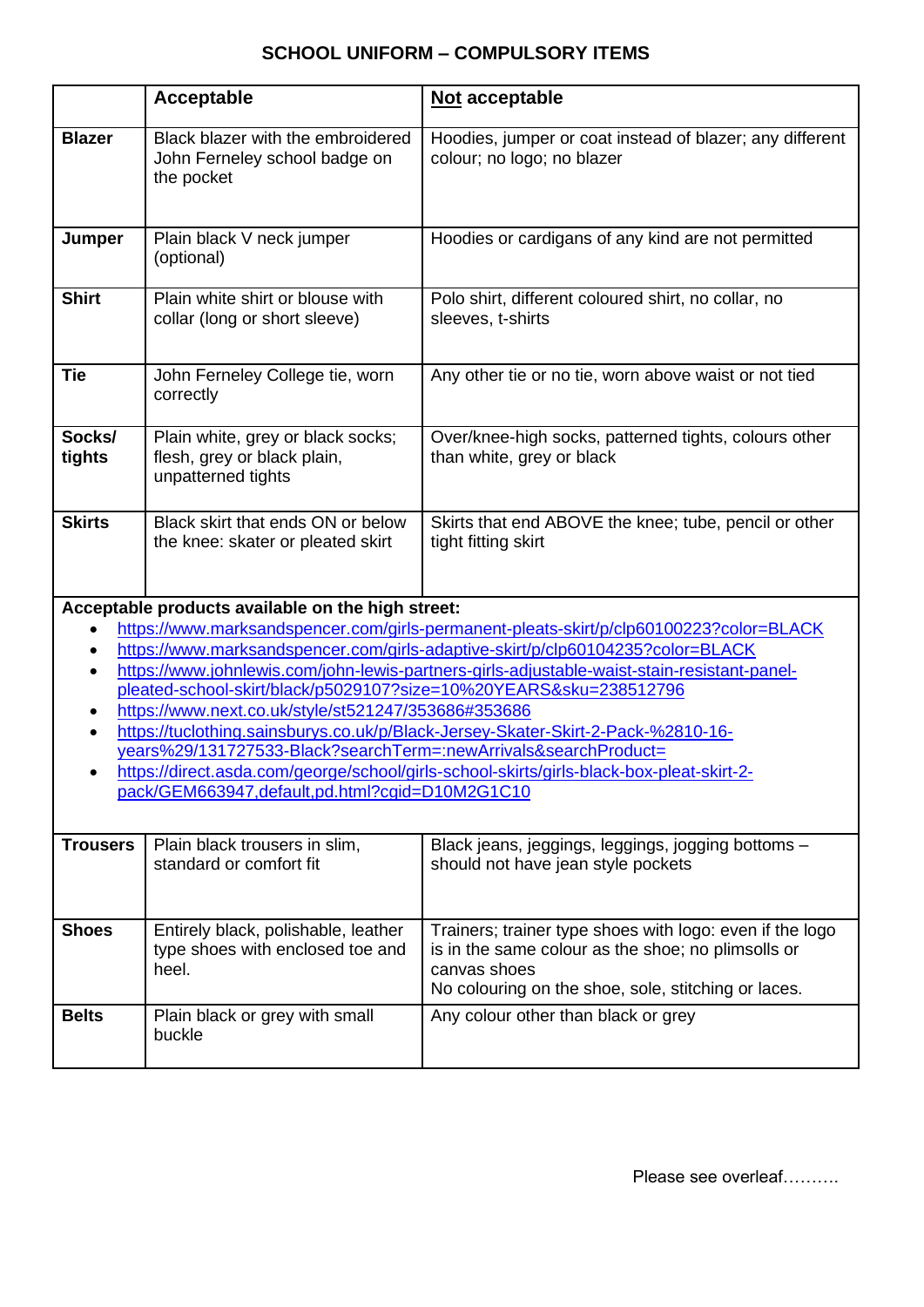